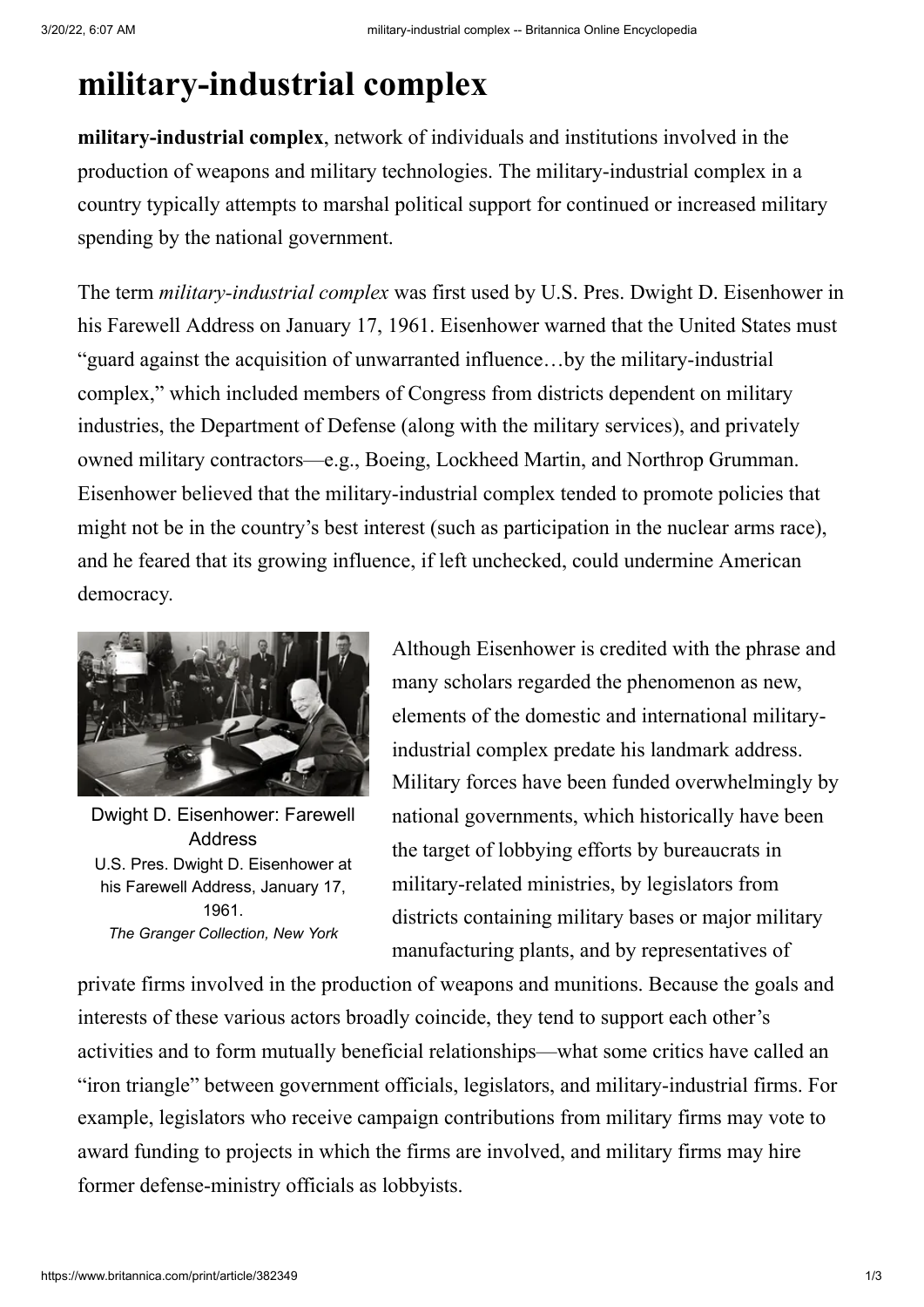Some features of the military-industrial complex vary depending on whether a country's economy is more or less market-oriented. In the United States, for example, weapons production shifted from publicly owned companies to private firms during the first half of the 20th century. In France, however, the national government continues to own and manage most military-related enterprises. Although in most cases the military-industrial complex operates within a single country, in some cases, such as that of the European [Union, it is international in scope, producing weapons systems that involve the militar](https://www.britannica.com/)y firms of several different countries.

Despite such differences, the military-industrial complex in most economically advanced countries tends to have several characteristic features: a high-tech industrial sector that operates according to its own legal, organizational, and financial rules; skilled personnel who move between administration and production; and centrally planned controls on the quantity and quality of output. Because of the technological complexity of modern weapons and the preference in most countries for domestic suppliers, there is little competition in most military markets. The military services must ensure that their suppliers remain financially viable (in the United States and the United Kingdom this has entailed guaranteeing the profits of private firms), and suppliers attempt to ensure that public spending for their products does not decline. Because of the lack of competition and because the [budgeting process](https://www.britannica.com/) is often highly politicized, the weapons systems purchased by national governments are sometimes inordinately expensive and of questionable value to the country's security. In addition, the pressure for large military budgets exerted by the military-industrial complex can result in the depletion of the country's nonmilitary industrial base, because, for example, skilled workers are attracted to high-paying employment with military firms.

The term *military-industrial complex* can also refer to the physical location of military production. Military spending creates spatial concentrations of prime contractors, subcontractors, consultants, universities, skilled workers, and government installations, all of which are devoted to research and development on, or the manufacture of, military systems and technologies. Examples include the aerospace complex in southern California, the shipbuilding complex on the southern coast of South Korea, and the isolated military research complex of [Akademgorodok](https://www.britannica.com/) in Siberia. National governments often created such complexes in locations without a history of industrial production by underwriting massive migrations of skilled labour, and the areas came to resemble company towns that provided not only jobs but also housing, health care, and schools to workers and their families. The need to preserve this infrastructure can contribute to political pressure to maintain or